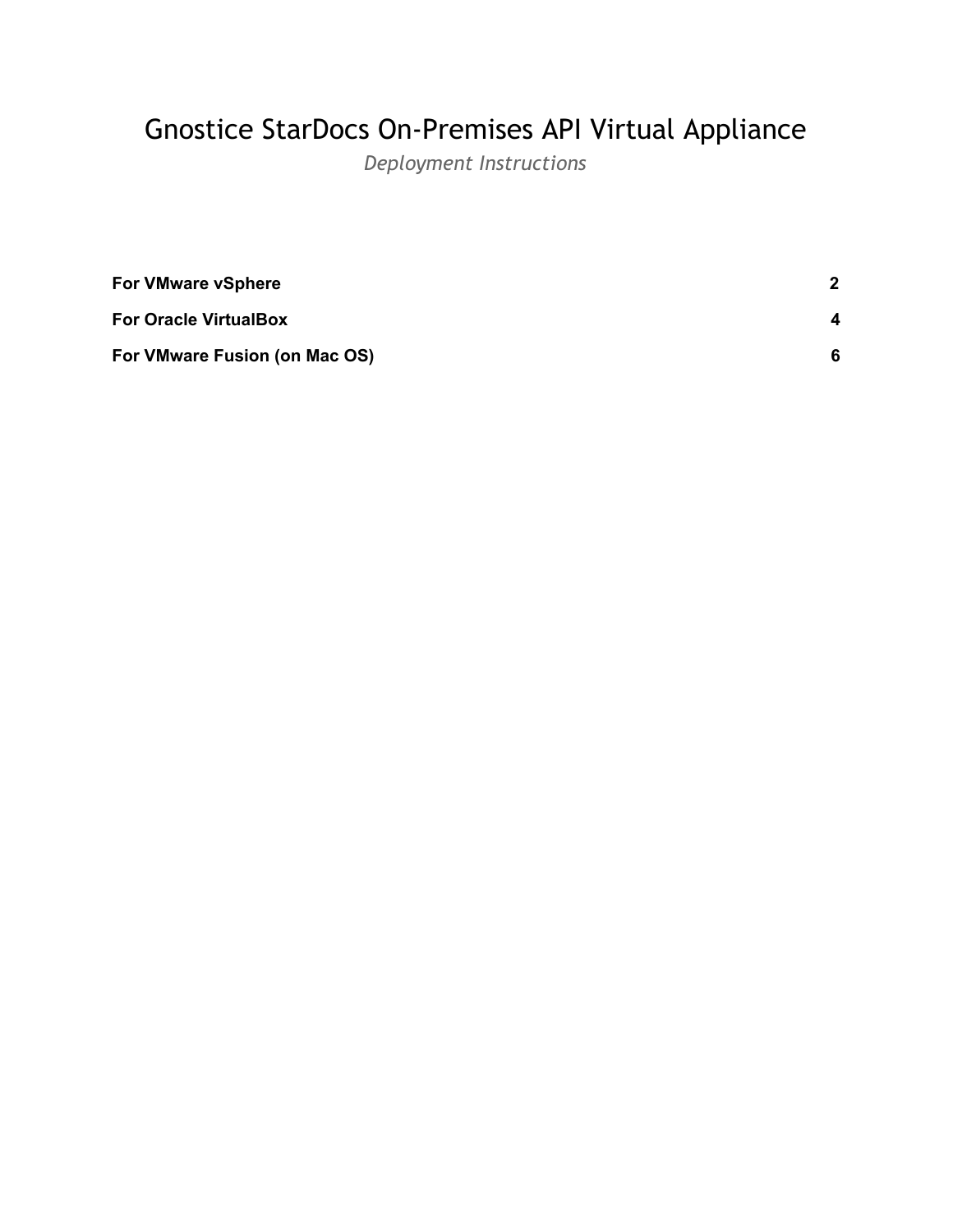## <span id="page-1-0"></span>For VMware vSphere

Note that the instructions below apply to vSphere Client Version 5.1.0 (and VMware vCenter Server 5.1.0). You should be able to follow them for other versions as well.

- 1. Download the StarDocs On-Premises API Virtual Appliance as a zip file and extract it to a folder. Ensure both the .ovf and .vmdk files are in the same folder
- 2. Login to vSphere client as root or as a user with root privileges
- 3. Choose "File" > "Deploy OVF Template…"
- 4. Browse and choose the .OVF file
- 5. Click Next and go through the screens
- 6. Choose the appropriate Host/Cluster where you want to deploy the appliance and click "Next"
- 7. Choose appropriate storage and click "Next". Note that the appliance has been created to grow to use a maximum of 500 GB storage but it is thinly provisioned and will require only about 2 GB to start off. Therefore it's recommended that thin provisioning be used.
- 8. Map 'Network' to the appropriate destination network and click "Next"
- 9. In the final screen un-check the "Power on after deployment" check-box and click "Next"
- 10. The deployment will take a while depending upon the speed of your network
- 11. Once the deployment is complete, locate it on the left panel (it will be titled "Gnostice StarDocs API On-Premises Server"), right-click and select "Edit Settings…"
- 12. In the setting screen assign sufficient resources to the server. Note that the server must be powered off to alter these settings.
	- a. Memory: We recommended a minimum of 8 GB. Depending on the expected document processing load you can increase it from here.
	- b. CPUs: We recommended at least 4 cores. Depending on the expected document processing load you can increase it from here.
- 13. Click the "OK" button on the settings dialog once you are done configuring the server
- 14. Power on the virtual machine by right-clicking on it and selecting "Power" > "Power On"
- 15. Open a console to the server by right-clicking on it and selecting "Open Console"
- 16. Once the server boots up completely you should see the splash screen similar to the screenshot shown at the end of this [document](#page-7-0)
- 17. You can either use DHCP or a set a static IP for the server. It is recommended to use a static IP since the StarDocs API endpoint URL will change every time a new IP address is assigned to the server.
- 18. If you are using DHCP then the deployment is complete. Proceed to step 22.
- 19. If you want to set a static IP then in the console press the "s" key to show a form where you can enter the static IP details. You may need to click on the console to interact with it using the keyboard. You need to know the IP address, subnet mask, gateway and the DNS server IP address(es).
- 20. If you make a mistake you can always press Ctrl+C to go back to the splash screen and try again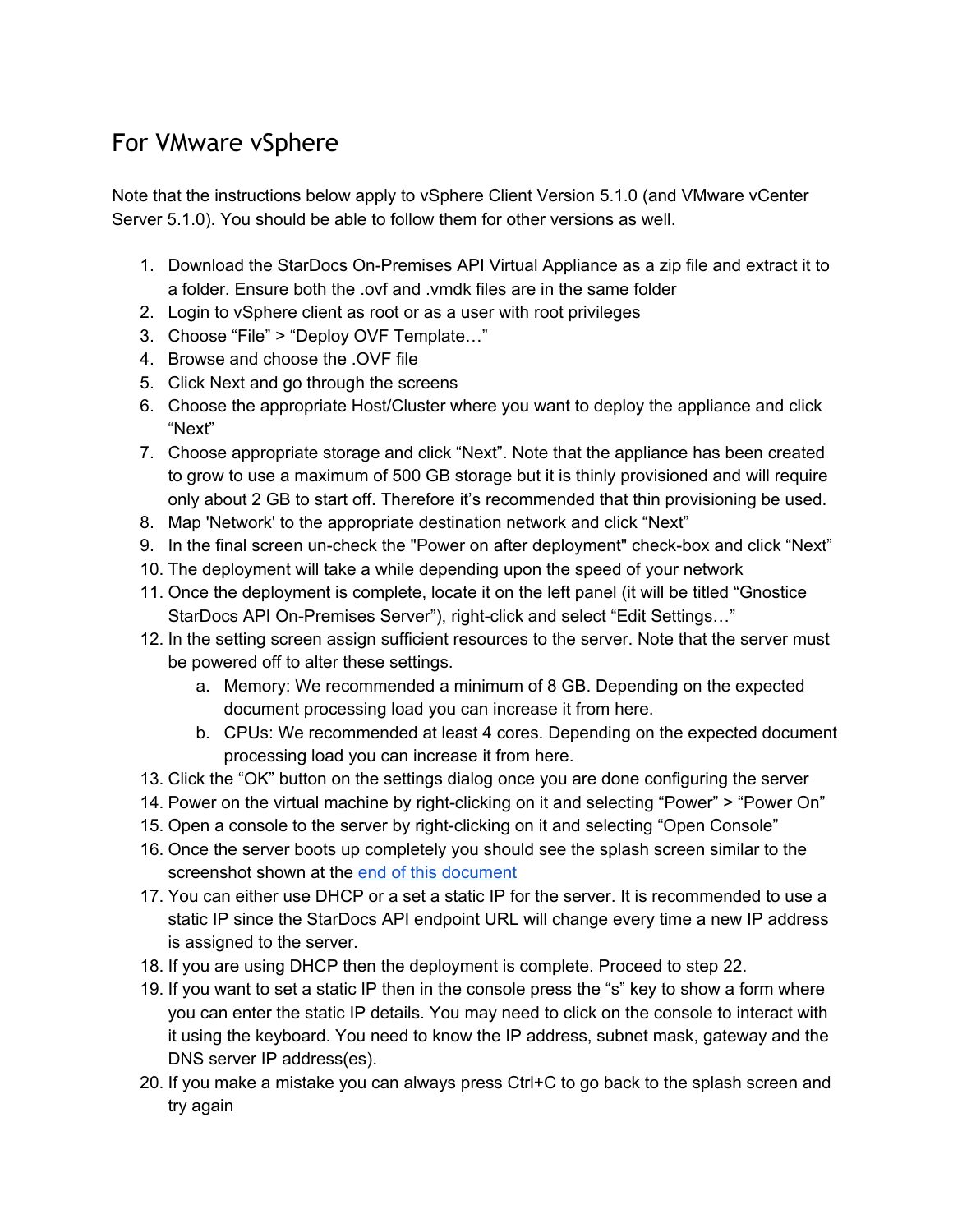- 21. Once the static IP details have been entered the server configures the network interface and reboots . After the reboot you should see a screenshot as shown at the [end](#page-7-0) of this [document](#page-7-0) showing the new IP address.
- **22. If you want to use the secure end-point of StarDocs API then you need to setup an SSL certificate. To do this please visit the Server Administration Console at the URL shown in the splash screen.**
- **23. Note down the StarDocs API endpoint URL**
- **24. You need to activate StarDocs and generate API keys before using it. You can visit the StarDocs Trial [Registration](https://www.gnostice.com/stardocs.asp?show=trial) page to create a free trial license.**
- **25. After you obtain the license keys you can login to the Server Administration Console to activate StarDocs and create API keys. The default username and password for the administration console is "admin" and "stardocs!@#" (without quotes). You are advised to change this after you login the first time. The article [here](https://www.gnostice.com/nl_article.asp?id=336&t=Configuring_the_StarDocs_On_Premises_API_server) explains the usage of the Administration Console.**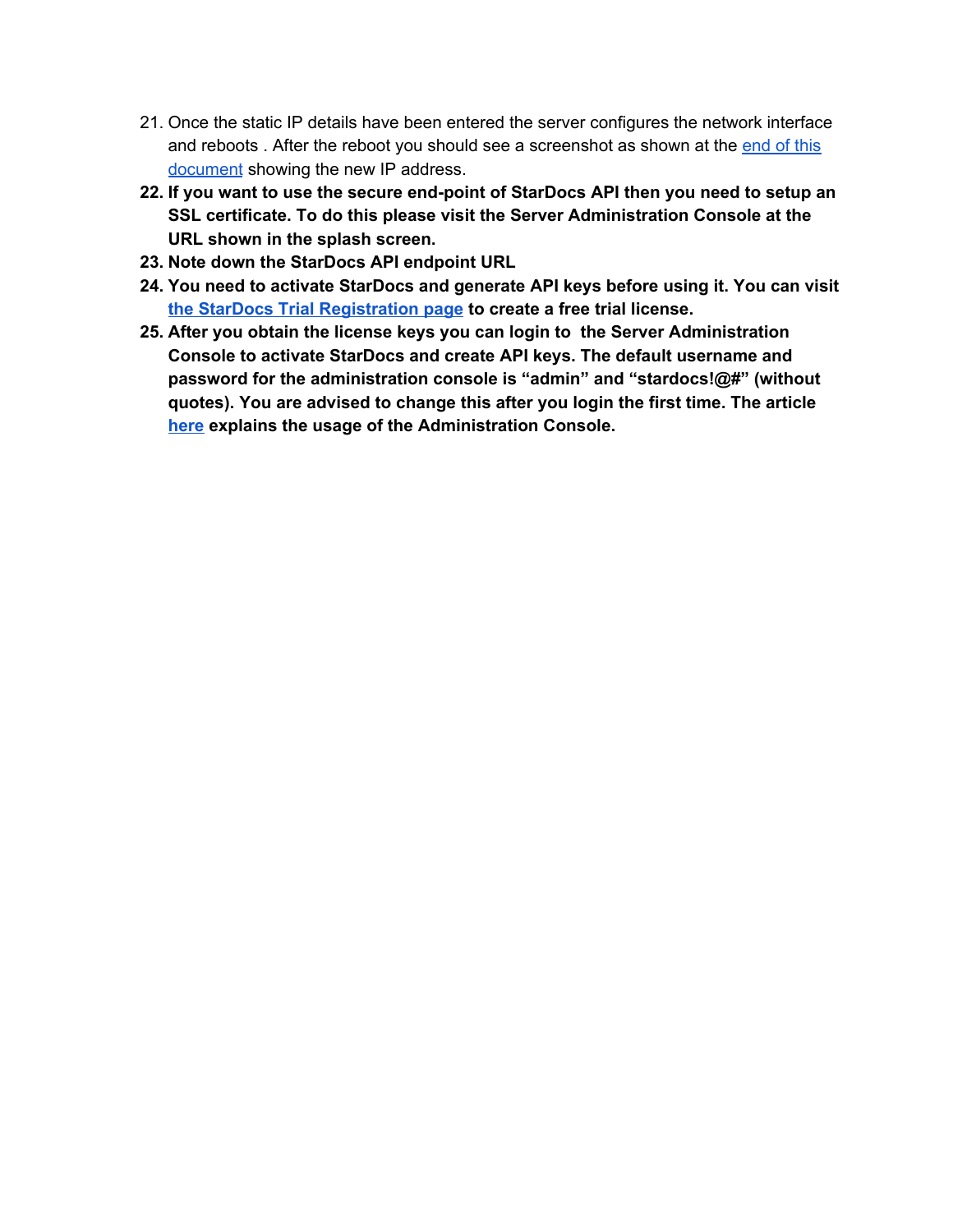## <span id="page-3-0"></span>For Oracle VirtualBox

Note that the instructions below apply to VirtualBox Version 5.0.16. You should be able to follow them for other versions as well.

- 1. Ensure you have the latest version of VirtualBox installed.
- 2. Download the StarDocs API Virtual Appliance as a zip file and extract it to a folder. Ensure both the .ovf and .vmdk files are in the same folder.
- 3. Choose "File" > "Import Appliance…"
- 4. Browse and choose the .OVF file and click "Next"
- 5. In the next screen set the server resources to appropriate values
	- a. RAM: We recommended a minimum of 8 GB. Depending on the expected document processing load you can increase it from here.
	- b. CPUs: We recommended at least 4 cores. Depending on the expected document processing load you can increase it from here.
- 6. Click on "Import"
- 7. After the import is done the "StarDocsAPI\_VirtualAppliance" will be listed in the left-pane
- 8. Right-click on the imported appliance and select "Settings..."
- 9. If VirutalBox shows warning "Invalid settings detected" at the bottom of the "Settings" window then hover the mouse pointer over the exclamation mark and view the recommendation. You may fix the settings so that the warnings go away.
- 10. Click "OK" to close the "Settings" window
- 11. Right-click on the imported appliance and select "Start" > "Normal Start"
- 12. Wait for the appliance to boot this may take a while
- 13. Once the server boots up completely you should see the splash screen similar to the screenshot shown at the end of this [document](#page-7-0)
- 14. You can either use DHCP or a set a static IP for the server. It is recommended to use a static IP since the StarDocs API end-point URL will change every time a new IP address is assigned to the server.
- 15. If you are using DHCP then the deployment is complete. Proceed to step 19.
- 16. If you want to set a static IP then in the console press the "s" key to show a form where you can enter the static IP details. You may need to click on the console to interact with it using the keyboard. You need to know the IP address, subnet mask, gateway and the DNS server IP address(es).
- 17. If you make a mistake you can always press Ctrl+C to go back to the splash screen and try again
- 18. Once the static IP details have been entered the server configures the network interface and reboots . After the reboot you should see a screenshot as above showing the new IP address.
- **19. If you want to use the secure end-point of StarDocs API then you need to setup an SSL certificate. To do this please visit the Server Administration Console at the URL shown in the splash screen.**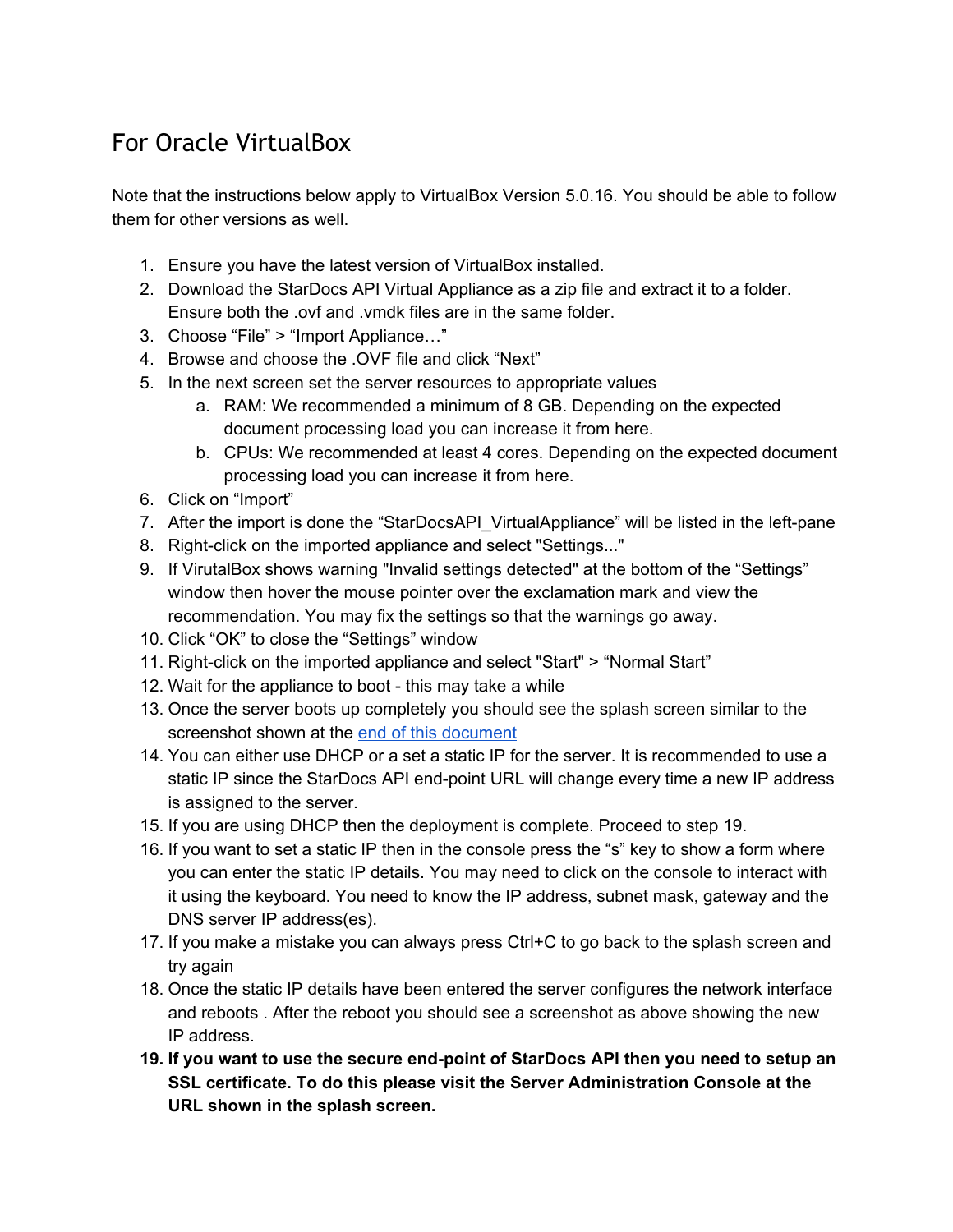- **20. Note down the StarDocs API endpoint URL**
- **21. You need to activate StarDocs and generate API keys before using it. You can visit the StarDocs Trial [Registration](https://www.gnostice.com/stardocs.asp?show=trial) page to create a free trial license.**
- **22. After you obtain the license keys you can login to the Server Administration Console to activate StarDocs and create API keys. The default username and password for the administration console is "admin" and "stardocs!@#" (without quotes). You are advised to change this after you login the first time. The article [here](https://www.gnostice.com/nl_article.asp?id=336&t=Configuring_the_StarDocs_On_Premises_API_server) explains the usage of the Administration Console.**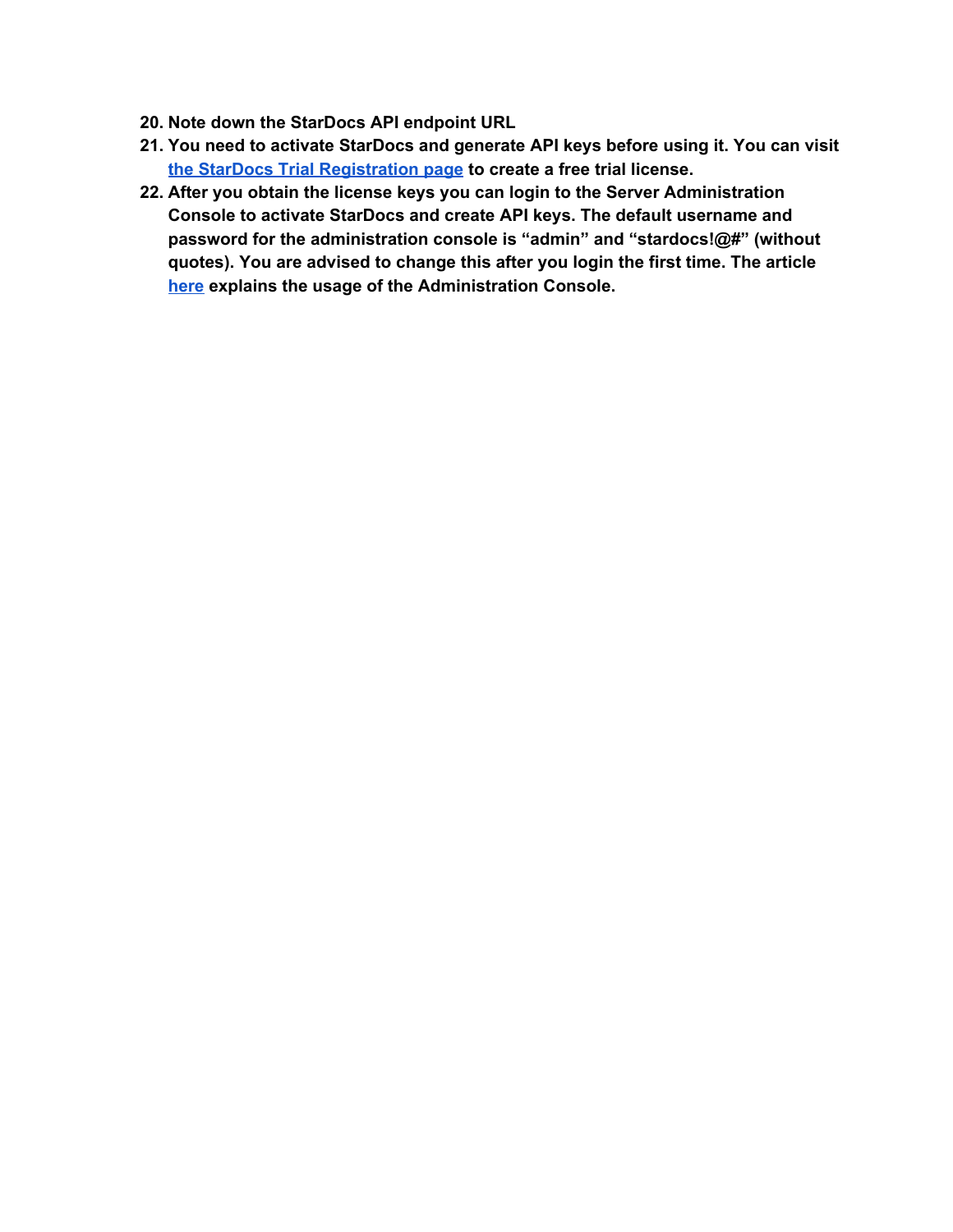## <span id="page-5-0"></span>For VMware Fusion (on Mac OS)

Note that the instructions below apply to Fusion Pro 8.5. You should be able to follow them for other versions as well.

- 1. Download the StarDocs On-Premises API Virtual Appliance as a zip file and extract it to a folder. Ensure both the .ovf and .vmdk files are in the same folder
- 2. Launch VMware Fusion
- 3. From the wizard screen select "Import an existing virtual machine" or from the main windows click on Add menu and select "Import…"
- 4. Click on "Choose File…", browse and select the .OVF file. Click "Continue" and then "Save".
- 5. In the next screen set the server resources to appropriate values by clicking on "Customize Settings…"
	- a. RAM: We recommended a minimum of 8 GB. Depending on the expected document processing load you can increase it from here.
	- b. CPUs: We recommended at least 4 cores. Depending on the expected document processing load you can increase it from here.
- 6. You can start the Virtual Appliance by clicking on the play button
- 7. If you see a dialog asking to upgrade the virtual machine you can go ahead and do the upgrade
- 8. Once the server boots up completely you should see the splash screen similar to the screenshot shown at the end of this [document](#page-7-0)
- 9. You can either use DHCP or a set a static IP for the server. It is recommended to use a static IP since the StarDocs API endpoint URL will change every time a new IP address is assigned to the server.
- 10. If you are using DHCP then the deployment is complete. Proceed to step 22.
- 11. If you want to set a static IP then in the console press the "s" key to show a form where you can enter the static IP details. You may need to click on the console to interact with it using the keyboard. You need to know the IP address, subnet mask, gateway and the DNS server IP address(es).
- 12. If you make a mistake you can always press Ctrl+C to go back to the splash screen and try again
- 13. Once the static IP details have been entered the server configures the network interface and reboots . After the reboot you should see a screenshot as shown at the [end](#page-7-0) of this [document](#page-7-0) showing the new IP address.
- **14. If you want to use the secure end-point of StarDocs API then you need to setup an SSL certificate. To do this please visit the Server Administration Console at the URL shown in the splash screen.**
- **15. Note down the StarDocs API endpoint URL**
- **16. You need to activate StarDocs and generate API keys before using it. You can visit the StarDocs Trial [Registration](https://www.gnostice.com/stardocs.asp?show=trial) page to create a free trial license.**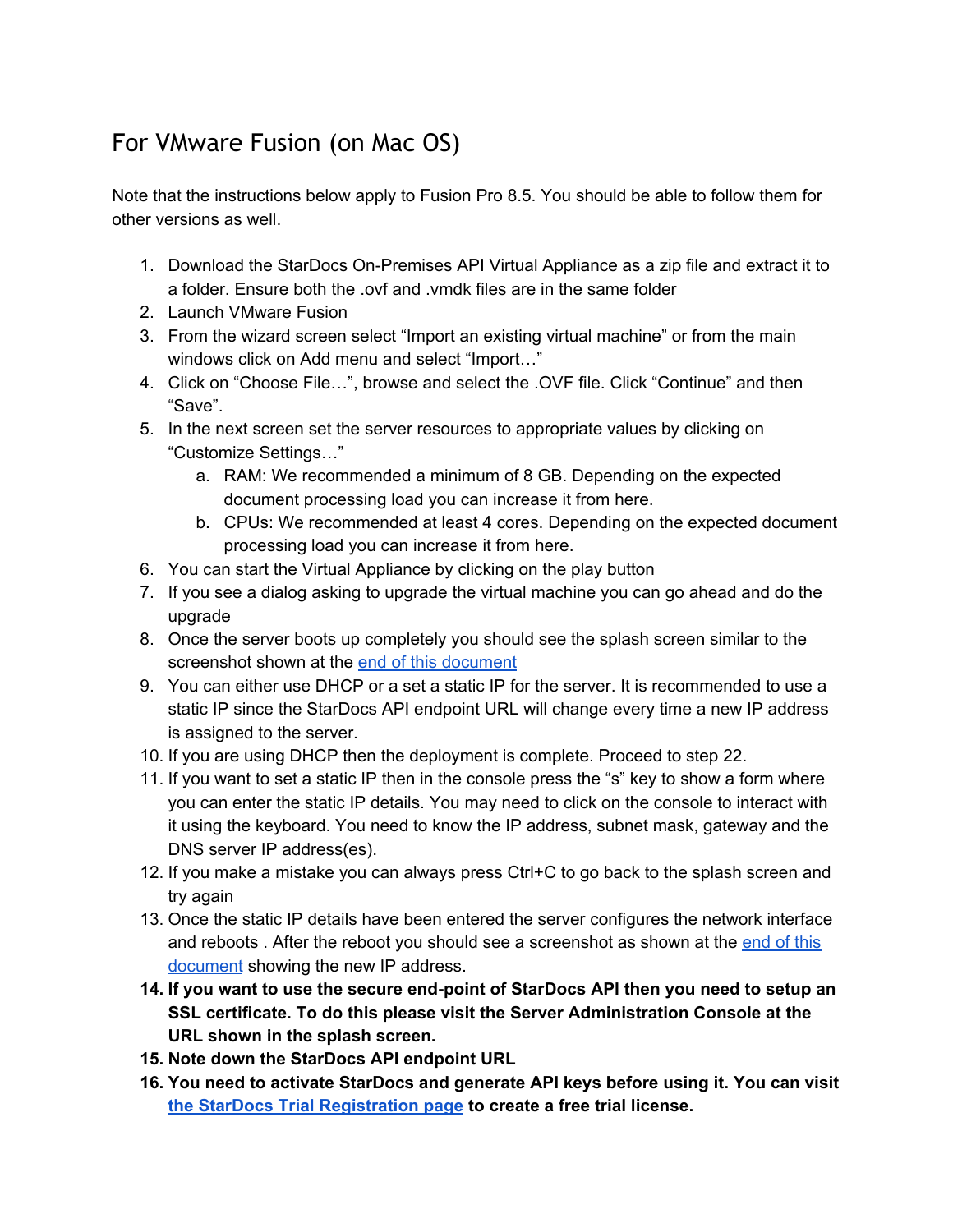**17. After you obtain the license keys you can login to the Server Administration Console to activate StarDocs and create API keys. The default username and password for the administration console is "admin" and "stardocs!@#" (without quotes). You are advised to change this after you login the first time. The article [here](https://www.gnostice.com/nl_article.asp?id=336&t=Configuring_the_StarDocs_On_Premises_API_server) explains the usage of the Administration Console.**